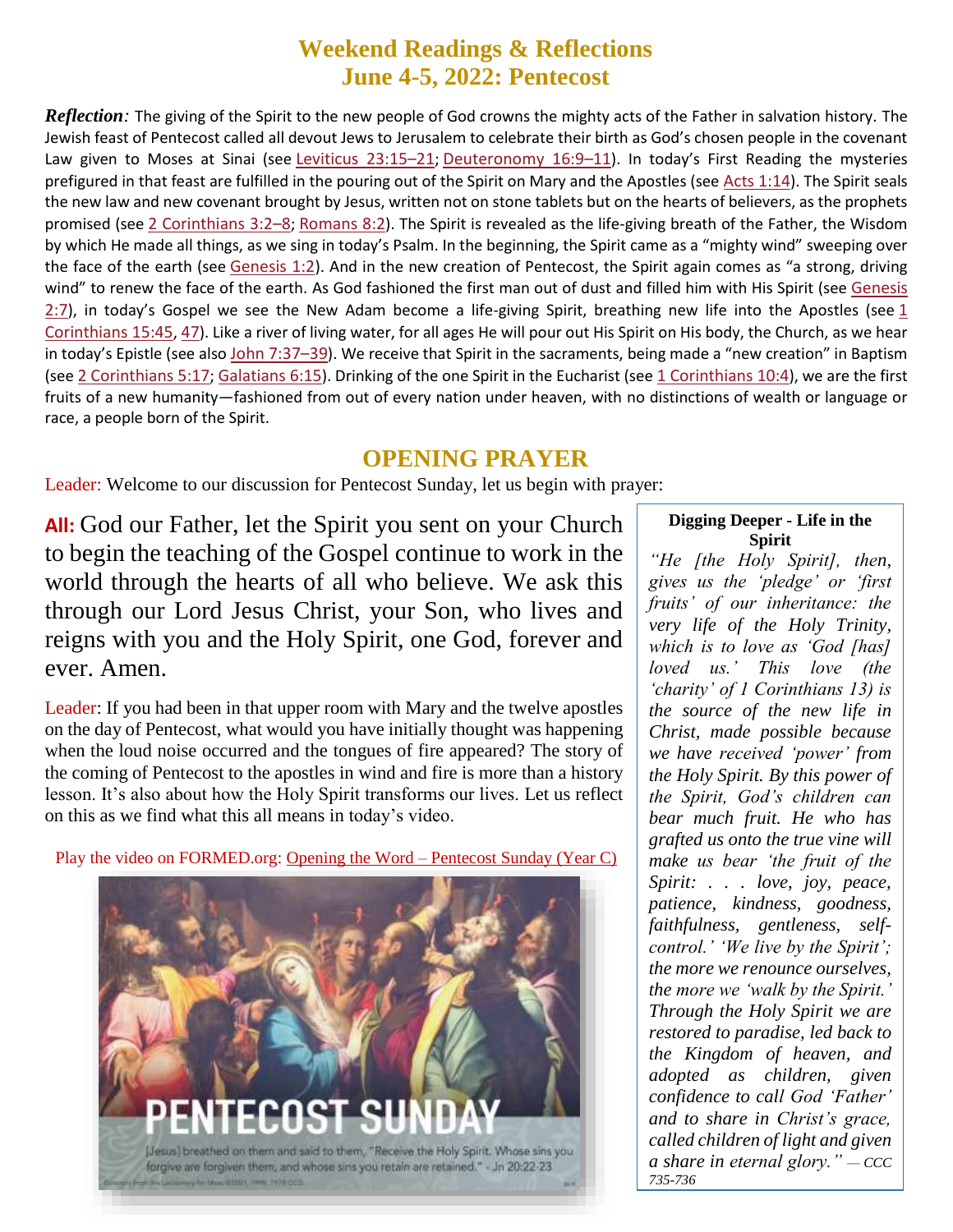### **FIRST READING** ~ Acts 2:1-11 ~

When the time for Pentecost was fulfilled, they were all in one place together. And suddenly there came from the sky a noise like a strong driving wind, and it filled the entire house in which they were. Then there appeared to them tongues as of fire, which parted and came to rest on each one of them. And they were all filled with the Holy Spirit and began to speak in different tongues, as the Spirit enabled them to proclaim. Now there were devout Jews from every nation under heaven staying in Jerusalem. At this sound, they gathered in a large crowd, but they were confused because each one heard them speaking in his own language. They were astounded, and in amazement they asked, "Are not all these people who are speaking Galileans? Then how does each of us hear them in his native language? We are Parthians, Medes, and Elamites, inhabitants of Mesopotamia, Judea and Cappadocia, Pontus and Asia, Phrygia and Pamphylia, Egypt and the districts of Libya near Cyrene, as well as travelers from Rome, both Jews and converts to Judaism, Cretans and Arabs, yet we hear them speaking in our own tongues of the mighty acts of God."

*Pentecost was a Jewish harvest feast which also involved a liturgical celebration of bringing water into the temple and pouring water from the side of the altar. Life-giving water would symbolically flow from Jerusalem and give life to the whole world! Jesus fulfills and replaces this Jewish feast saying that out of him will flow life-giving water (Jn 7:37-39).*

*What does this image of Pentecost teach you?*

*Pentecost is the reversal of the Old Testament Tower of Babel story (see Gen 11). Humankind's sin and self importance building the tower to reach and equal God eventuated in the scattering of people and the confusion caused by different languages. The gift of the Spirit at Pentecost unites people and leads people to understand each other and the Christian message 'in his native language'.* 

*What does this suggest is the true function of the Holy Spirit in the world? In the Church?*

## **SECOND READING** ~ 1 Corinthians 12:3b-7, 12-13 ~

Brothers and sisters: No one can say, "Jesus is Lord," except by the Holy Spirit. There are different kinds of spiritual gifts but the same Spirit; there are different forms of service but the same Lord; there are different workings but the same God who produces all of them in everyone. To each individual the manifestation of the Spirit is given for some benefit. As a body is one though it has many parts, and all the parts of the body, though many, are one body, so also Christ. For in one Spirit we were all baptized into one body, whether Jews or Greeks, slaves or free persons, and we were all given to drink of one Spirit.

*Paul wrote to the Community at Corinth because some people who didn't have the gift of tongues were considered inferior. It was causing division in the community. One gift was not to be stressed over another.* 

 *Everyone is gifted What gift do you find easy to share and benefit others with? What gift do you feel you would like to develop more and use for God and the community?*

*The Spirit and ʻgifts' are connected to the ʻbody'.* 

 *Which part of the ʻbody' do you identify with your gifts - eyes, head, heart, hands, mouth, ears. How do you show this in your daily life?*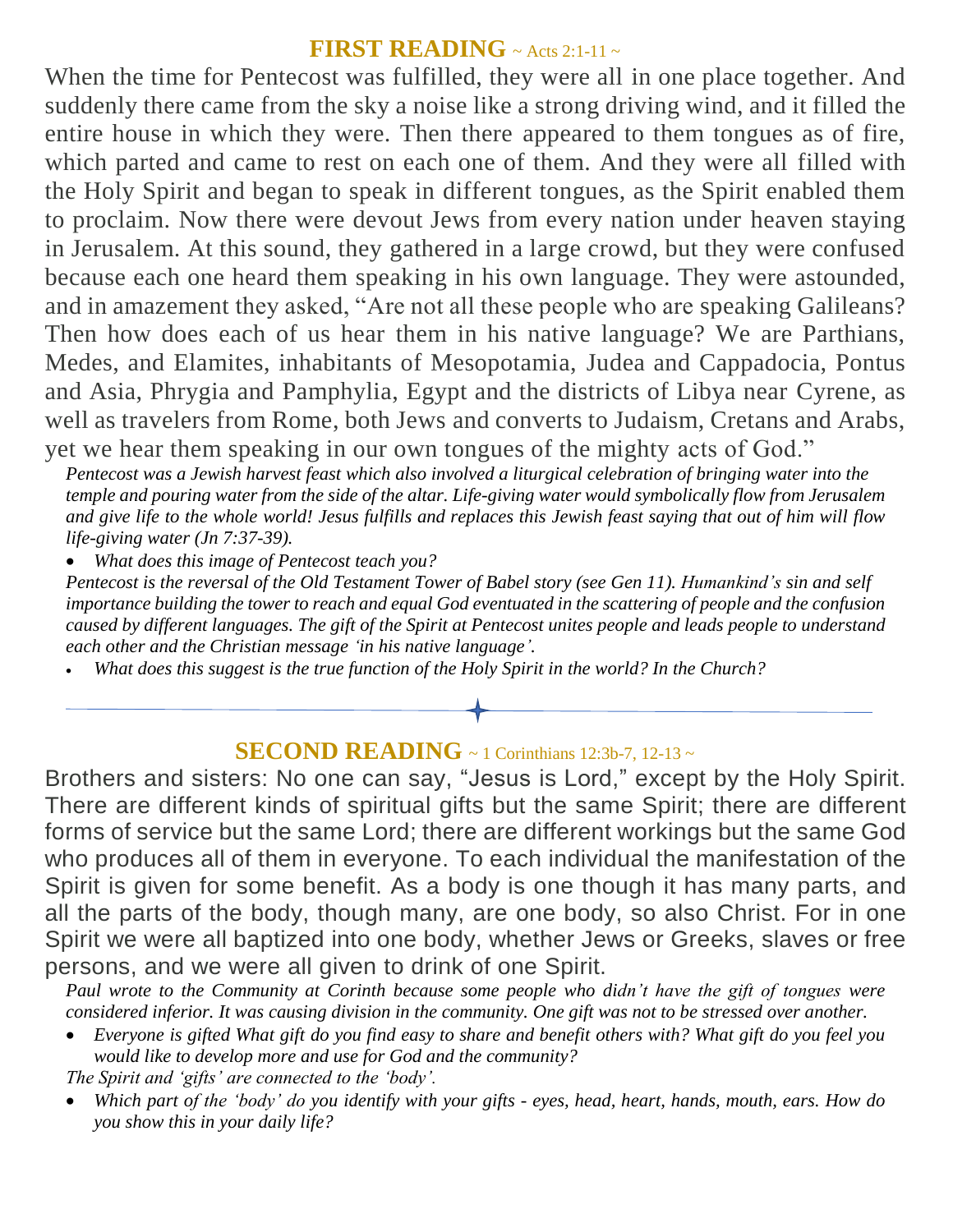#### **GOSPEL**  $\sim$  John 20:19-23  $\sim$

On the evening of that first day of the week, when the doors were locked, where the disciples were, for fear of the Jews, Jesus came and stood in their midst and said to them, "Peace be with you." When he had said this, he showed them his hands and his side. The disciples rejoiced when they saw the Lord. Jesus said to them again, "Peace be with you. As the Father has sent me, so I send you." And when he had said this, he breathed on them and said to them, "Receive the Holy Spirit. Whose sins you forgive are forgiven them, and whose sins you retain are retained."

*Jesus is able to pass through locked doors to offer peace and forgiveness.*

 *What ʻlocked doors' are present in your life? Use your imagination in a time of prayer and allow Jesus to meet you on the other side of these locked doors..... what happened?*

*The Spirit sends the Disciples / the Church ʻon mission'. The Church is as it were ʻplugged in' to a living power moulding all into the image and consciousness of Christ. Pentecost fills the Church and allows the Church to be the extension of Jesus' ministry in the world.* 

 *What feelings and thoughts arise in a person when they are ʻsent'? Are you conscious of being sent out by the Father to ʻrepair the world'?*

*In the Gospels and Acts of the Apostles the Holy Spirit had a difficult time in getting the disciples out from hiding behind locked doors and praying in the temple and in people's homes. It was only persecution in Jerusalem that eventually caused the light of the good news of Jesus to be given ʻto all the nations'. Welcoming gentiles into the christian community was a huge obstacle and struggle for Jews who were the first christians.*

 *What are the big obstacles to unity and inclusion in the Church today? How could the Church be more reconciling in the marketplace and with those the world ʻexcludes'? What is one action that you will do to be 'livingtheword' this week?*

# **MEDITATION**

After his death and resurrection Jesus promised to give his disciples the gift of the Holy Spirit. He said to them, *Receive the Holy Spirit! (John 20:22)* Jesus knew that his disciples would need the power of the Holy Spirit to carry out the mission entrusted to them. The gift of the Holy Spirit was conditional upon the ascension of Jesus to the right hand of the Father. That is why Jesus instructed the apostles to *wait in Jerusalem until you are clothed with power from on high* (Luke 24:49). Why did they need *power from on high*? The Gospels tell us that Jesus was filled with the Holy Spirit when he was baptized at the Jordan River:

"And John bore witness, 'I saw the Spirit descend as a dove from heaven, and it remained on him... this is he who *baptizes with the Holy Spirit'"* (John 1:32,33; Mark 1:8; Matthew 3:11). "And Jesus, *full of the Holy Spirit*, returned from the Jordan, and was *led by the Spirit* for forty days in the wilderness... and Jesus returned in the *power of the Spirit* into Galilee" (Luke 4:1,14).

Just as Jesus was anointed with the Spirit at the beginning of his ministry, so the disciples needed the anointing of the Holy Spirit to carry out the mission entrusted to them by Jesus. The Holy Spirit is given to all who are baptized into Jesus Christ to enable us to live a new way of life - a life of love, peace, joy, and righteousness (Romans 14:17). The Holy Spirit fills our hearts with the love of God (Romans 5:7), and he gives